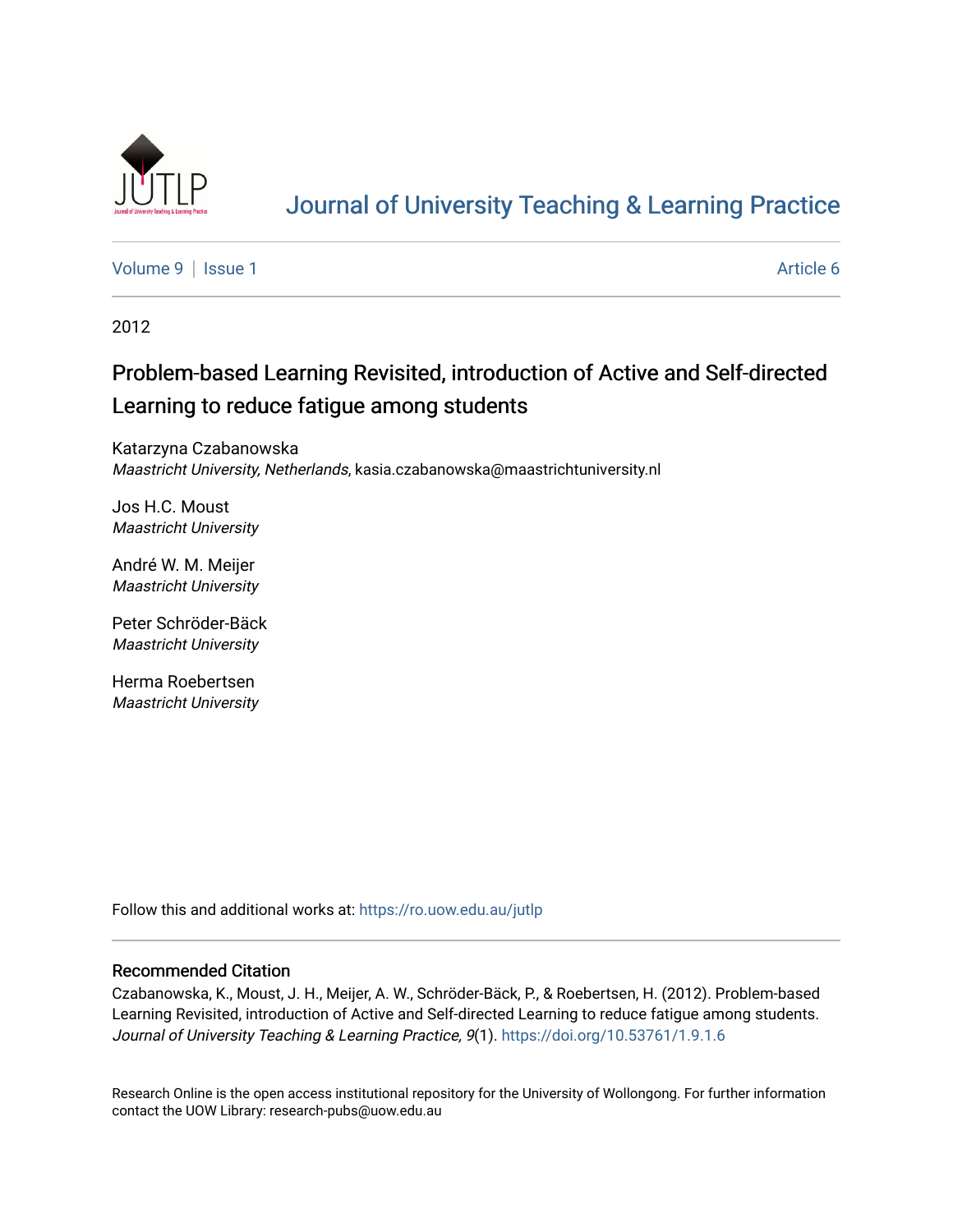## Problem-based Learning Revisited, introduction of Active and Self-directed Learning to reduce fatigue among students

### Abstract

Despite several years of successfully applying problem-based learning at Maastricht University, the Faculty of Medicine observed a slow erosion of problem-based practices and "PBL fatigue" among themselves and students. In response to this fatigue and new research into the development of the young adult brain, Active Self-Directed Learning was introduced through the new bachelor of European Public Health programme in an effort to re-energise the classical PBL model and reduce or eliminate erosion. ASDL is split into a four part learning cycle: 1) sensitisation, 2) exploration, 3) integration, and 4) application. The cycle supports problem-based learning and the developing minds of students through the integration of information, critical thinking and self-evaluation, while also teaching self-responsibility and team management skills. When applied as part of a problem-based learning curriculum, ASDL at Maastricht University helped reduce PBL fatigue and re-energised students' interest in PBL within the first EPH cohort (2006-2009) according to survey feedback obtained after the 5th semester. The positive student response was tempered by recommendations on how to continue improving the ASDL model.

### Keywords

Problem-based learning (PBL), PBL fatigue, bachelor studies, active self-directed learning (ASDL)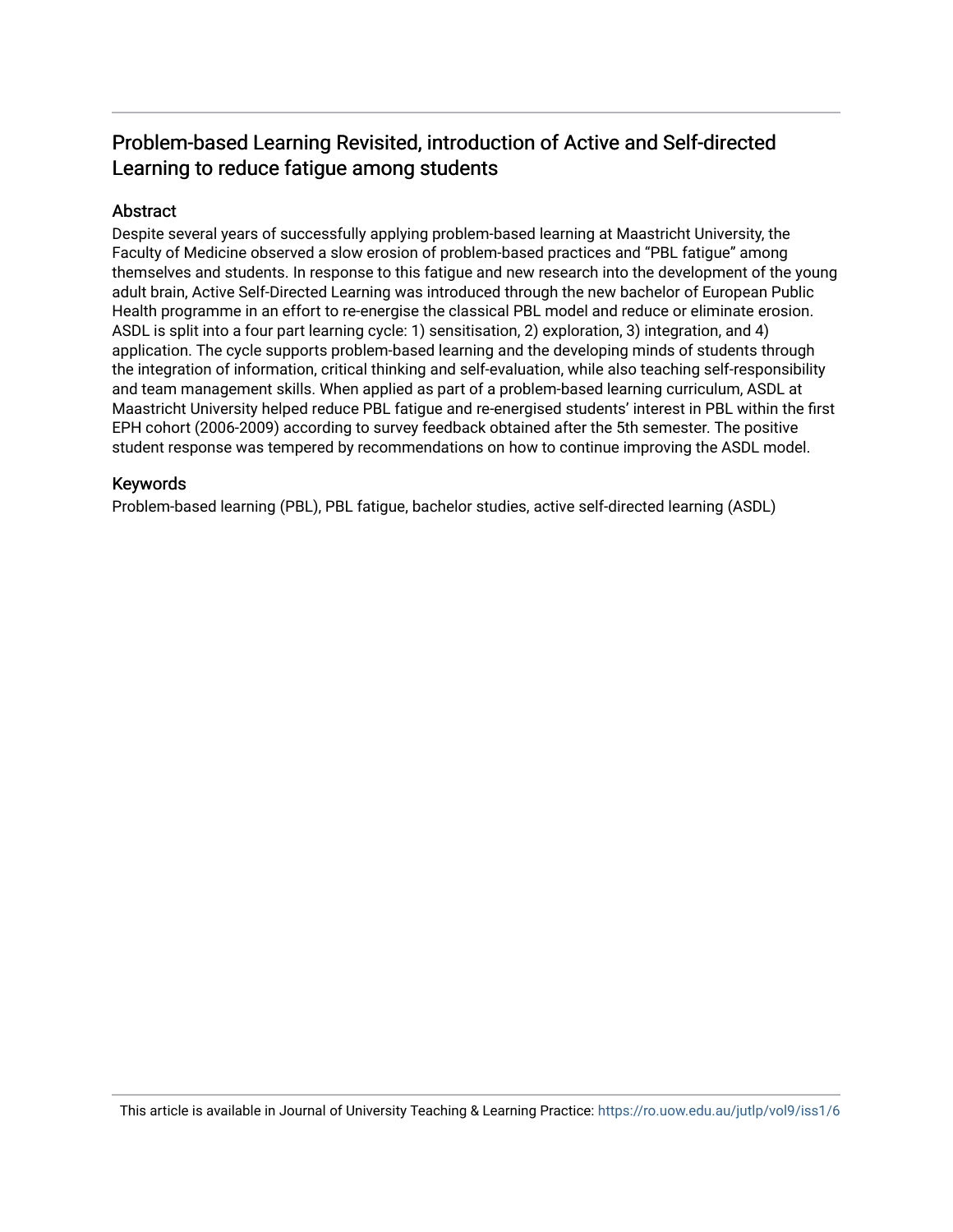

# [Journal of University Teaching & Learning Practice](https://ro.uow.edu.au/jutlp)

[Volume 9](https://ro.uow.edu.au/jutlp/vol9) | [Issue 1](https://ro.uow.edu.au/jutlp/vol9/iss1) Article 6

2012

# Problem-based Learning Revisited, introduction of Active and Self-directed Learning to reduce fatigue among students

Katarzyna Czabanowska Maastricht University, kasia.czabanowska@maastrichtuniversity.nl

Jos H.C. Moust Maastricht University

André W. M. Meijer Maastricht University

Peter Schröder-Bäck Maastricht University

Herma Roebertsen Maastricht University

Follow this and additional works at: [https://ro.uow.edu.au/jutlp](https://ro.uow.edu.au/jutlp?utm_source=ro.uow.edu.au%2Fjutlp%2Fvol9%2Fiss1%2F6&utm_medium=PDF&utm_campaign=PDFCoverPages) 

#### Recommended Citation

Czabanowska, K., Moust, J. H., Meijer, A. W., Schröder-Bäck, P., & Roebertsen, H. (2012). Problem-based Learning Revisited, introduction of Active and Self-directed Learning to reduce fatigue among students. Journal of University Teaching & Learning Practice, 9(1). [https://ro.uow.edu.au/jutlp/vol9/iss1/6](https://ro.uow.edu.au/jutlp/vol9/iss1/6?utm_source=ro.uow.edu.au%2Fjutlp%2Fvol9%2Fiss1%2F6&utm_medium=PDF&utm_campaign=PDFCoverPages)

Research Online is the open access institutional repository for the University of Wollongong. For further information contact the UOW Library: research-pubs@uow.edu.au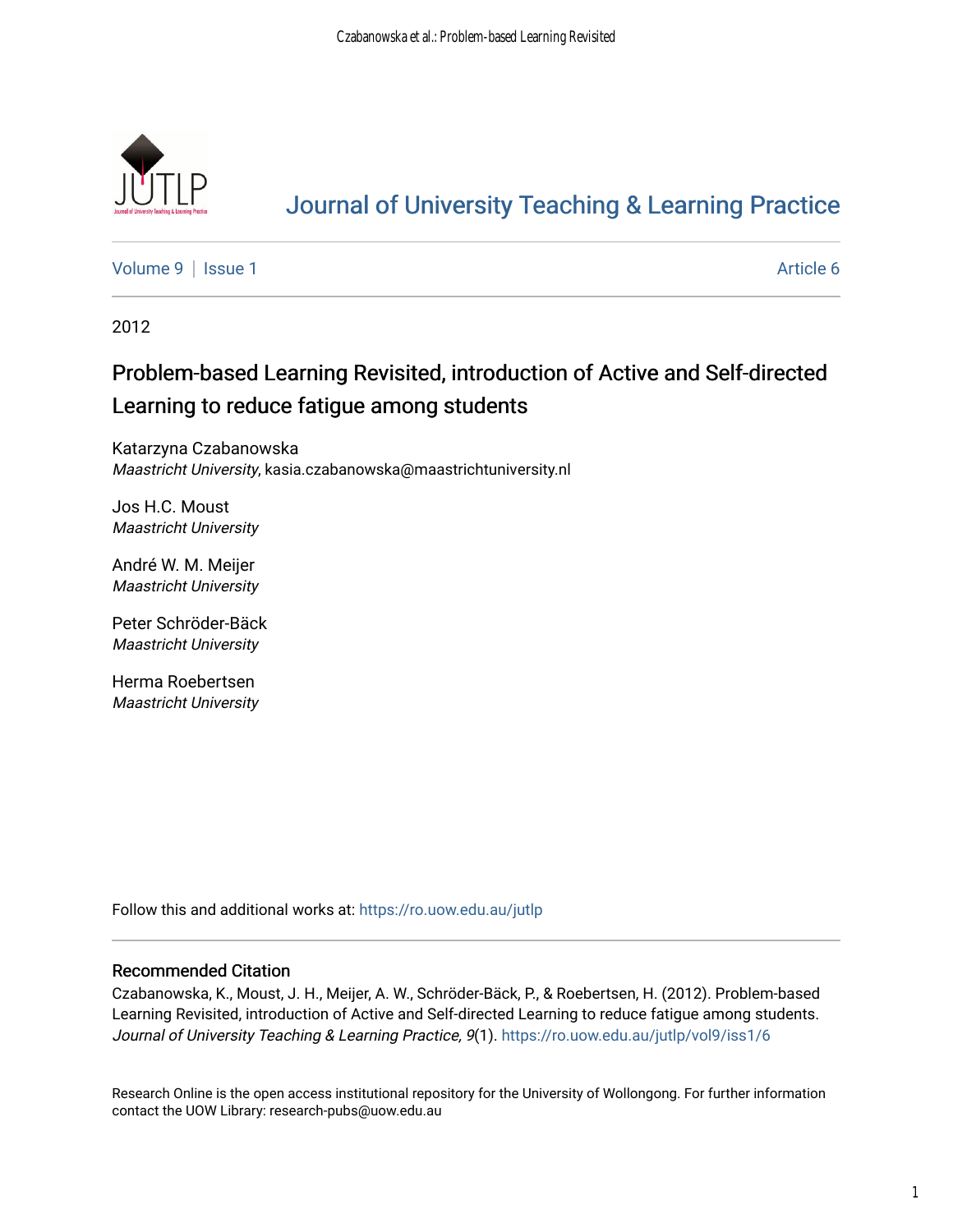## Problem-based Learning Revisited, introduction of Active and Self-directed Learning to reduce fatigue among students

#### Abstract

Despite several years of successfully applying problem-based learning at Maastricht University, the Faculty of Medicine observed a slow erosion of problem-based practices and "PBL fatigue" among themselves and students. In response to this fatigue and new research into the development of the young adult brain, Active Self-Directed Learning was introduced through the new bachelor of European Public Health programme in an effort to re-energise the classical PBL model and reduce or eliminate erosion. ASDL is split into a four part learning cycle: 1) sensitisation, 2) exploration, 3) integration, and 4) application. The cycle supports problem-based learning and the developing minds of students through the integration of information, critical thinking and self-evaluation, while also teaching self-responsibility and team management skills. When applied as part of a problem-based learning curriculum, ASDL at Maastricht University helped reduce PBL fatigue and re-energised students' interest in PBL within the first EPH cohort (2006-2009) according to survey feedback obtained after the 5th semester. The positive student response was tempered by recommendations on how to continue improving the ASDL model.

#### Keywords

Problem-based learning (PBL), PBL fatigue, bachelor studies, active self-directed learning (ASDL)

This article is available in Journal of University Teaching & Learning Practice:<https://ro.uow.edu.au/jutlp/vol9/iss1/6>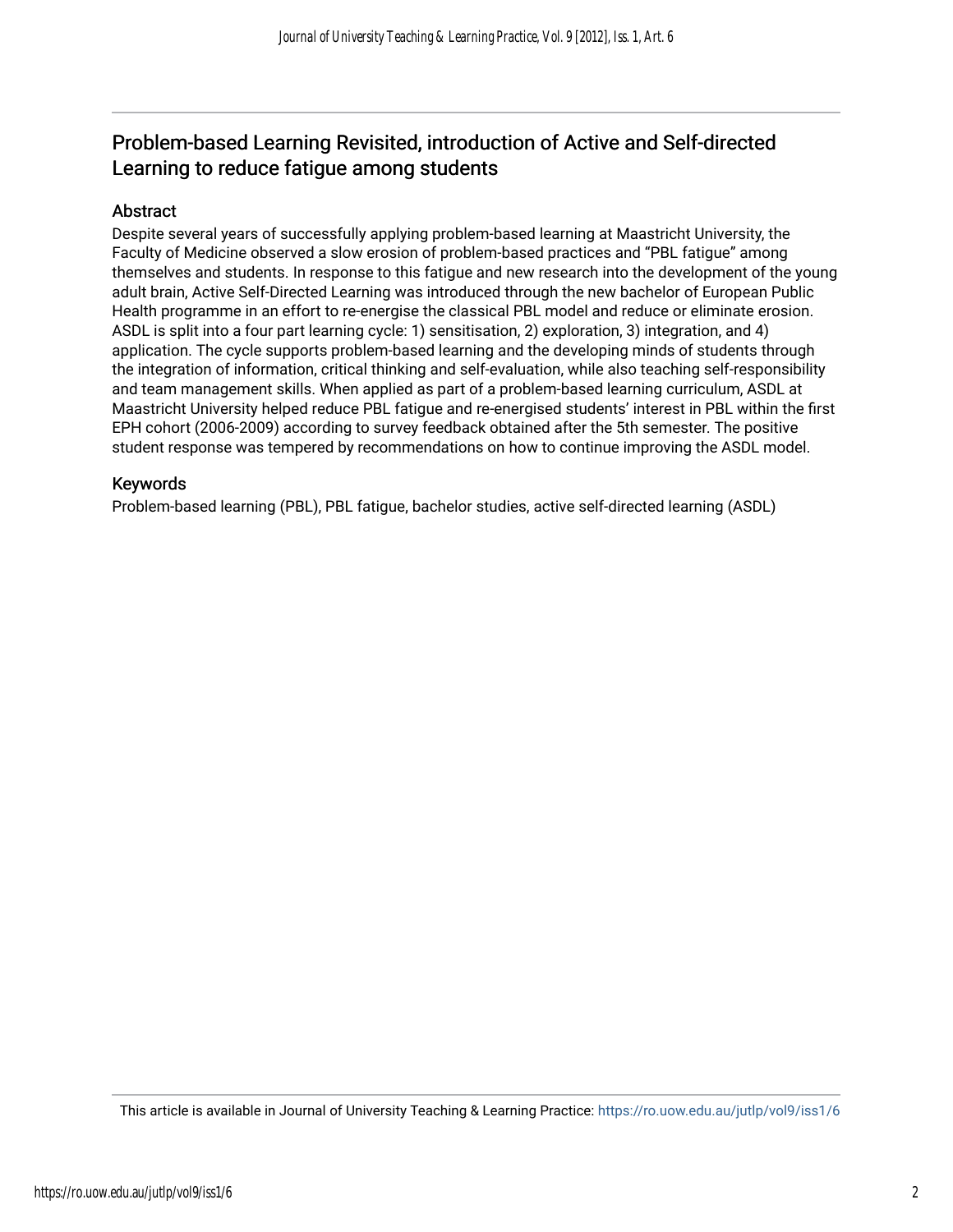#### **Introduction**

Various faculties at Maastricht University have been using problem-based learning (PBL) as an educational approach for more than 30 years. In 1974, a newly founded Faculty of Medicine started using PBL, which it had adopted from the Faculty of Health Sciences at McMaster University, Hamilton, Canada. Gradually other faculties, such as Law, Economics and Business Administration, Health Sciences and Cultural Sciences, assumed PBL as an educational solution, which has proven to be very successful. Students in the Maastricht faculties using PBL are satisfied with a learning environment that is motivating, student-friendly and effective (Elsevier 2008). Every year Maastricht faculties are among the top three in the country, and the Faculty of Medicine has been at number one for more than a decade based on the results of polls carried out for Consumer Report, a guide to higher education in the Netherlands. In this bi-annual publication, a randomly selected sample of 20,000 students from 14 Dutch universities is asked about, among other things, the quality, content and coherence of the curriculum, and the instructional approach or quality of the teachers. (Steenkamp et al. 2004, 2006, 2008, 2010)

In spite of these quite successful outcomes and the importance of PBL, various signs of erosion have been observed in recent years (Vermunt 2000; Dolmans et al. 2001; Moust, Van Berkel & Schmidt 2005a). In the medical school, this decay manifested as a kind of ritualised work by the students in and outside the tutorial group, where they showed behaviour such as unwillingness to share information and ideas, and assumed a "free-rider" attitude. According to Dolmans and her colleagues (2001), the problems resulted in a more teacher-directed rather than student-directed teaching style from the tutors.

Some steps had to be taken to revisit the traditional PBL approach: finding out the direct causes of erosion, and determining what justifiable modifications could be introduced to improve the educational process. The objective of this article is to show how the introduction of an active and self-directed learning (ASDL) model has contributed to gradually decreasing the effects of PBL erosion at the Faculty of Health, Medicine and Life Sciences at Maastricht University, based on the example of the newly launched bachelor of European Public Health (EPH) programme. Although we are aware of the limitations of using the experiences of a single university, we believe that our approach and solutions can serve as an example for other educational institutions faced with similar difficulties.

#### **Background to the development of ASDL**

Prior to the development of ASDL, both students and tutors were exposed to a phenomenon that can be called "PBL fatigue". By using the teacher-directed model, the tutors ended up lecturing in the tutorial groups, a practice which goes against the PBL ethos. Moust and others (2005a) found that students in the School of Health Sciences often skipped parts of the so-called "seven-step" procedure that should have helped them analyse and synthesise the subject matter. The seven-step procedure is a method that encourages students to activate their prior knowledge in analysing a problem and discover gaps in their knowledge, and supports them when they formulate their own learning objectives. Students become motivated to study learning materials and to report, criticise and synthesise new information in the context of the problem (Moust, Bouhuijs & Schmidt 2007). By analysing the problems superficially, the students not only were hindered in studying new information outside the tutorial group in a meaningful and critical way, but also had difficulties integrating the multidisciplinary content. Skipping the elaboration of prior knowledge in the analysis phase also often limited the students to the presentation of only the main results, with no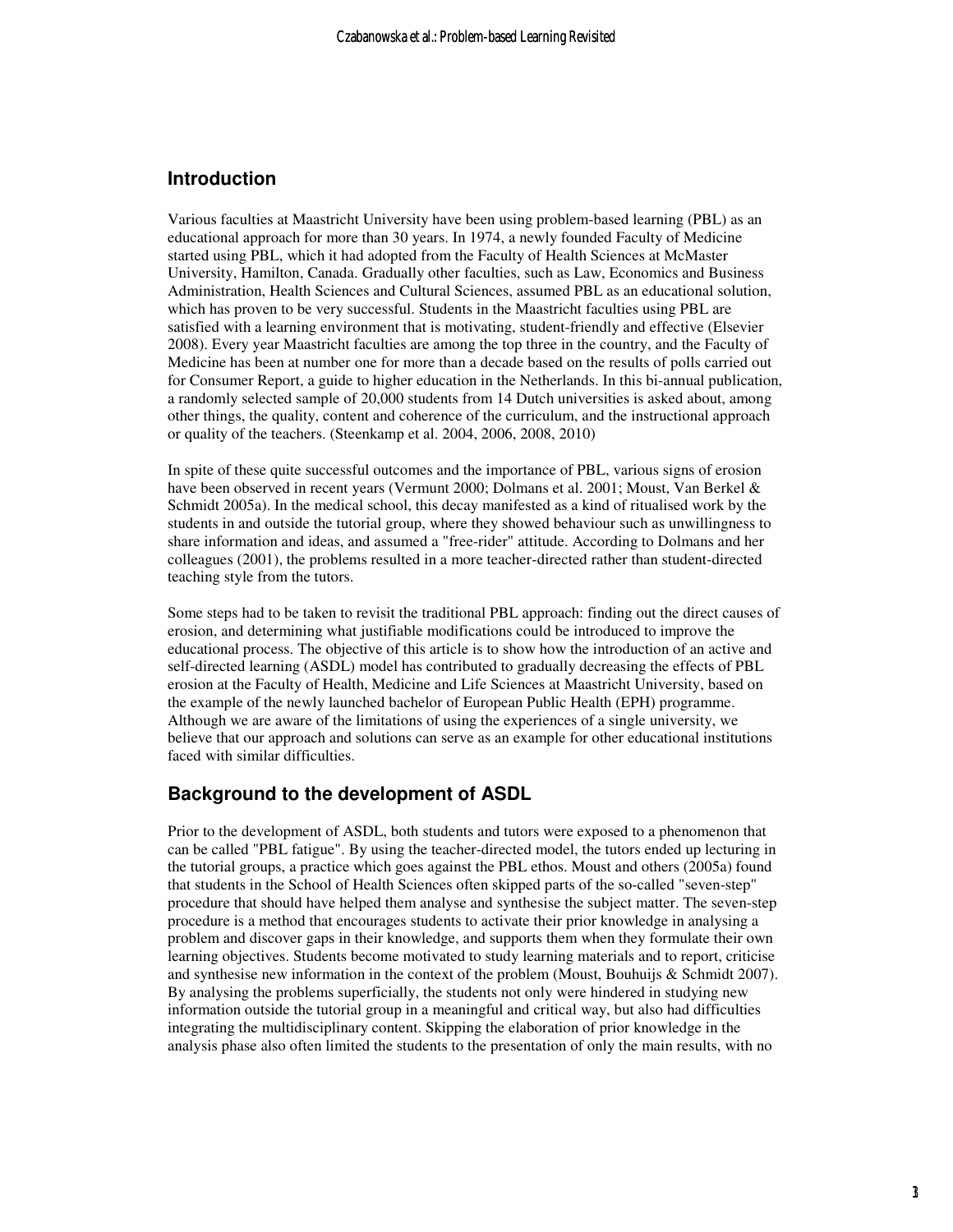attempt to appraise opinions and viewpoints, or to integrate and apply the findings. Students seemed to be focused on the first and easiest solution or the "right answer", which can result in prejudices or misconceptions (Houlden et al. 2001).

 The staff reacted by introducing several innovations. First, when constructing the problems for students to work with, they included hints or directions such as questions or keywords, or explicitly suggested references to literature resources. Unfortunately, this "over-guidance" had the opposite result to the one desired: the students limited themselves to answering only the provided questions and to selective study of the literature resources, becoming more and more teacherdependent. Second, in line with Vermunt's ideas to bring more diversity into the context of a PBLprogramme, the students were offered some variations like "PBL with study teams" and "PBL with student-expert groups" (Moust et al. 2005b). Vermunt states that the traditional PBL process does not change over the years of study. He observes changes in the level of independent, selfdirected learning in the Faculties of Medicine and Health Sciences: it increases in the first years of the PBL curricula and slowly declines in the following years. Vermunt makes a plea for more variation in instructional methods that foster students' independent learning in their later years of study (Vermunt 2000, 2003). Based on Vermunt's observations and the previous experience of tutorial instructors, it seemed of the utmost importance to introduce educational innovations. The launch of the EPH programme in September 2006 was a perfect opportunity to implement an ASDL model, a structured four-phase approach to PBL, to help students become autonomous learners and counterbalance "PBL fatigue". Kuiper and others (2011) have previously described the content and architecture of the new program in detail. Here we will discuss the model's effect on "PBL fatigue" itself.

#### **The active and self-directed learning model**

Two developments influenced the changes in the educational design of the PBLprogrammes of the former Faculty of Health Sciences. These were the observed signs of erosion of the self-directed learning attitude of students in the health-sciences programmes, and recent outcomes of brain research (Giedd 2004; Sowell et al. 1999; Blakemore & Frith 2005; Jolles et al. 2005) that offered evidence that adolescents' and young adults' brain and cognitive functions develop more slowly with respect to various cognitive skills than previously expected. Particular parts of the brain and their connections develop in middle and late adolescence and do not fully mature until the third decade of life. These include planning, executive control, concept shifting, efficient processing in working memory, attentional processes and the so-called "self-evaluation" and "social monitoring" skills (Blakemore & Choudhury 2006). Epigenetic as well as environmental factors determine the proper functioning of these brain structures, and thus higher cognitive functioning. Jolles et al. (2005) indicated that cognitive skills, which develop from the age of 16 or 17 until the midtwenties, include the ability to learn in an independent way, plan, set priorities and execute plans, integrate or synthesise information, apply information to new domains of knowledge and use introspection, self-evaluation and social monitoring.

The results of neuroscientific research imply that learners need support, especially in tasks that depend on executive functions. Blakemore and Frith (2005), for example, stated that "… the research on brain development during adolescence shows that secondary and tertiary education is vital. The brain is still developing during this period: It is adaptable, and needs to be moulded and shaped. Perhaps the aims of education for older adolescents might well change to include strengthening of internal control, for example, self-paced learning, critical evaluation of transmitted knowledge, and meta-study skills" (p121). Based on these findings, both curriculum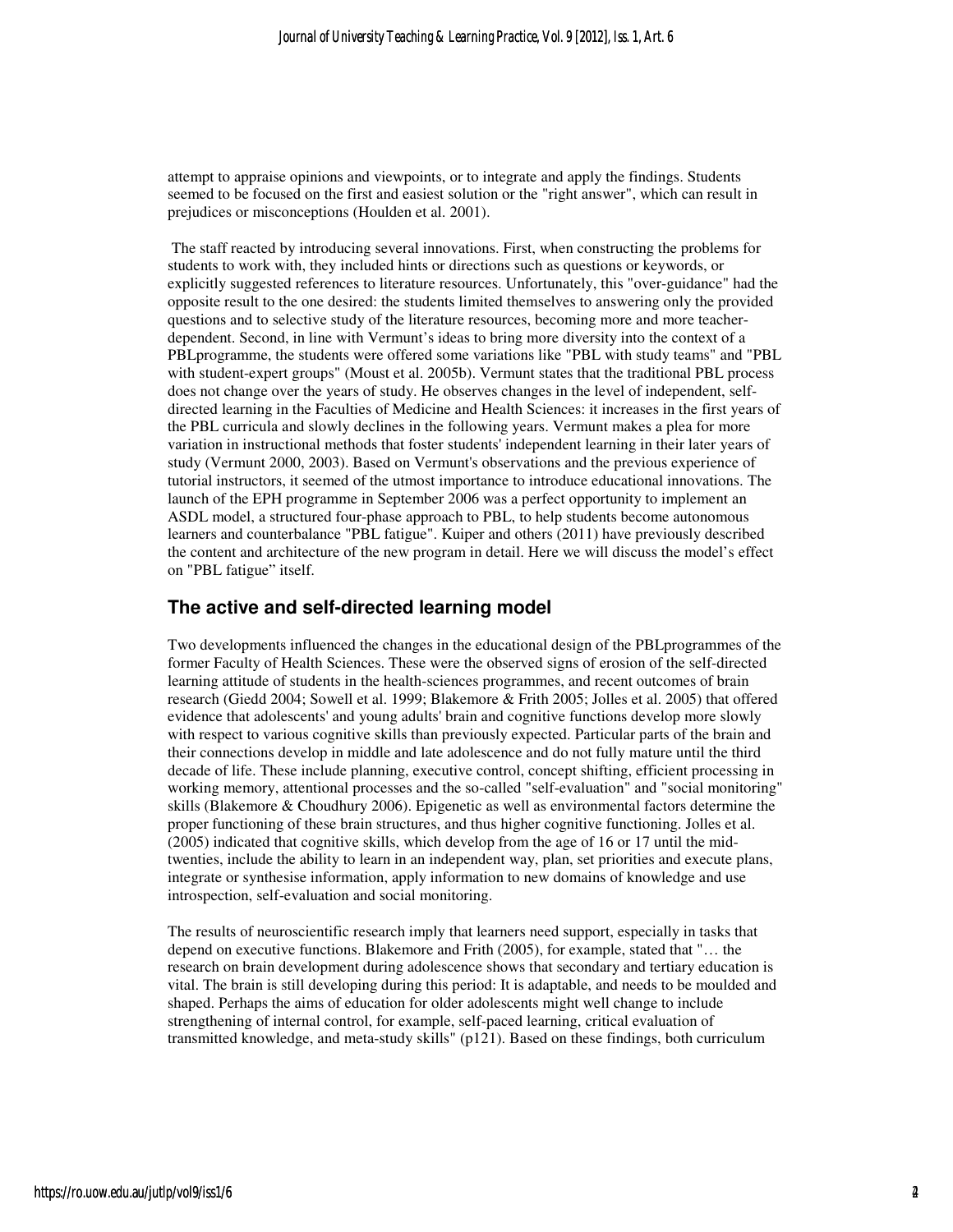design and instructional approaches should be more aligned to the development of the student's brain.

In order to conquer the signs of erosion observed in conventional PBL, as well as to support more specific cognitive skills as they develop in the brains of young adults, we designed an ASDL model consisting of two components: first, a learning cycle, the so-called ASDL cycle, which is offered to students at regular intervals; second, an ASDL instructional design that fosters students' self-directed learning.

### **The ASDL cycle**

The ASDL model consists of four learning phases: (1) sensitisation, (2) exploration, (3) integration and (4) application (Figure 1); these are intended to help students gradually perform important cognitive functions. As students seem to have problems in integrating and applying information, it was decided to give ample time and support to these important cognitive activities.

#### *Figure 1: The ASDL Learning Cycle*



Since learning is an iterative and incremental process in which one constantly switches between phases, the phases cannot be sharply separated from each other..

#### **Phase 1: Sensitisation**

In this pre-exposure phase, students receive a framework and a glimpse of the problems they will encounter in the subsequent weeks of study. It is hoped that the students will thereby become more aware of the problems in the field, and more involved in the subjects offered in the curriculum. Zull gives a great deal of attention to the importance of linking new information with prior knowledge. He states that teachers should know what students already know about a subject: "To begin, find out about existing neuron networks" (2002, p91). Zull states that ignoring or avoiding students' prior knowledge will seriously hinder teaching. Ornstein (1984) states that pre-exposure to information makes subsequent learning proceed more quickly. He thinks the brain has a way of putting information and ideas into a buffer zone or "cognitive waiting room" for rapid access. If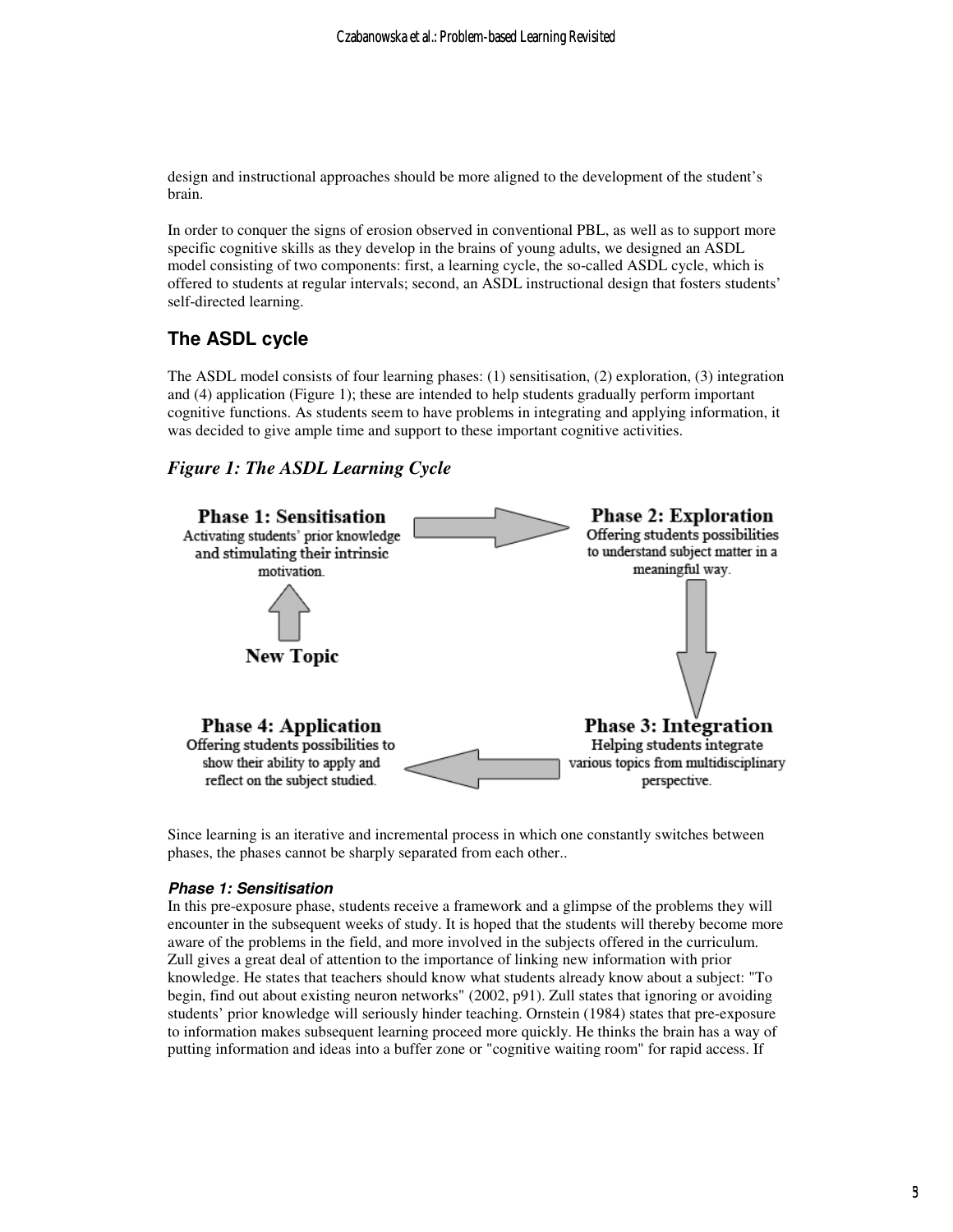the information is not used over time, it simply lies unconnected and random. If, however, the other parts of the puzzle are offered, the understanding and extraction of meaning is rapid. Jensen (2000) offers several forms of pre-exposure, such as course descriptions mailed out prior to the first class, subject-matter-related mind-maps offered by the teacher, watching a "what to expect" video about the course, colourful peripherals in a training room and specific "previews of coming attractions". He stresses that one of the key characteristics of the brain cortex is the ability to detect and create patterns of meaning by deciphering cues, recognising relationships and indexing information. The recognition of (new) patterns depends heavily on what a learner brings to a teaching and learning situation. Schmidt (1993) also states that students' prior knowledge and the way teachers help them to activate their prior knowledge is essential in deciding the amount of and kind of structure provided for their new learning.

The sensitisation phase has four goals: from the teachers' perspective, to become deeply aware of what students know about a topic and to connect clearly to this knowledge base; from the students' perspective, to (re)activate their prior knowledge about the subject matter and to build up their intrinsic motivation concerning the topics offered in the subsequent teaching and learning activities. The core of this first phase is for the students to become cognitively and emotionally involved with the subject and for teachers and students together to determine what knowledge the students already have about the subject.

#### **Phase 2: Exploration**

Once students become aware of the general topics offered in a given semester's modules, they are confronted with authentic problems related to various study subjects. Presenting theoretical, practical and professional problems to students is intended to place them into a learning context that is closely connected to their professional life after graduation. The students will feel the need to clarify the problems by understanding the underlying mechanisms and processes, and by discovering solutions and strategies to solve the problems. The students acquire information by studying learning resources and consulting experts, and therefore are stimulated to understand deeply the background and origin of the problems. In this phase acquisition of new information and giving meaning to this information are essential.

Meaningful learning and in-depth comprehension depends on the association between prior knowledge and new information, and the elaboration of this association. The more prior knowledge can be linked with new information, the more powerful the meaning becomes. Elaborative rehearsals and (re)structuring of the new information are the main learning principles (Schmidt 1993). Elaboration explores the interconnectedness of topics and promotes depth of understanding (Jensen 2000). Some strategies to help students elaborate on the new subject matter can include mnemonics, developing metaphors and analogies, summarising text by constructing concept maps, applying information to their personal life, looking for the "red thread", the general argument or theme of the writer $(s)$  in the literature studied, and hypothesising about the way a story ends. To foster elaboration and (re)structuring, the students are offered ample opportunities to interact with peers and staff members to exchange views, opinions and criticism. In such collaborative meetings, students share their newly found information and negotiate about the meaning. Students are expected to display an exploratory attitude when finding explanations and solutions, while working from both a disciplinary and interdisciplinary perspective.

#### **Phase 3: Integration**

As stated above, recent research seems to indicate that adolescents and young adults have difficulties integrating and applying new information because their brains are still developing (Sowell et al. 1999; Blakemore, Frith 2005; Jolles et al. 2005). Students have to learn to reflect on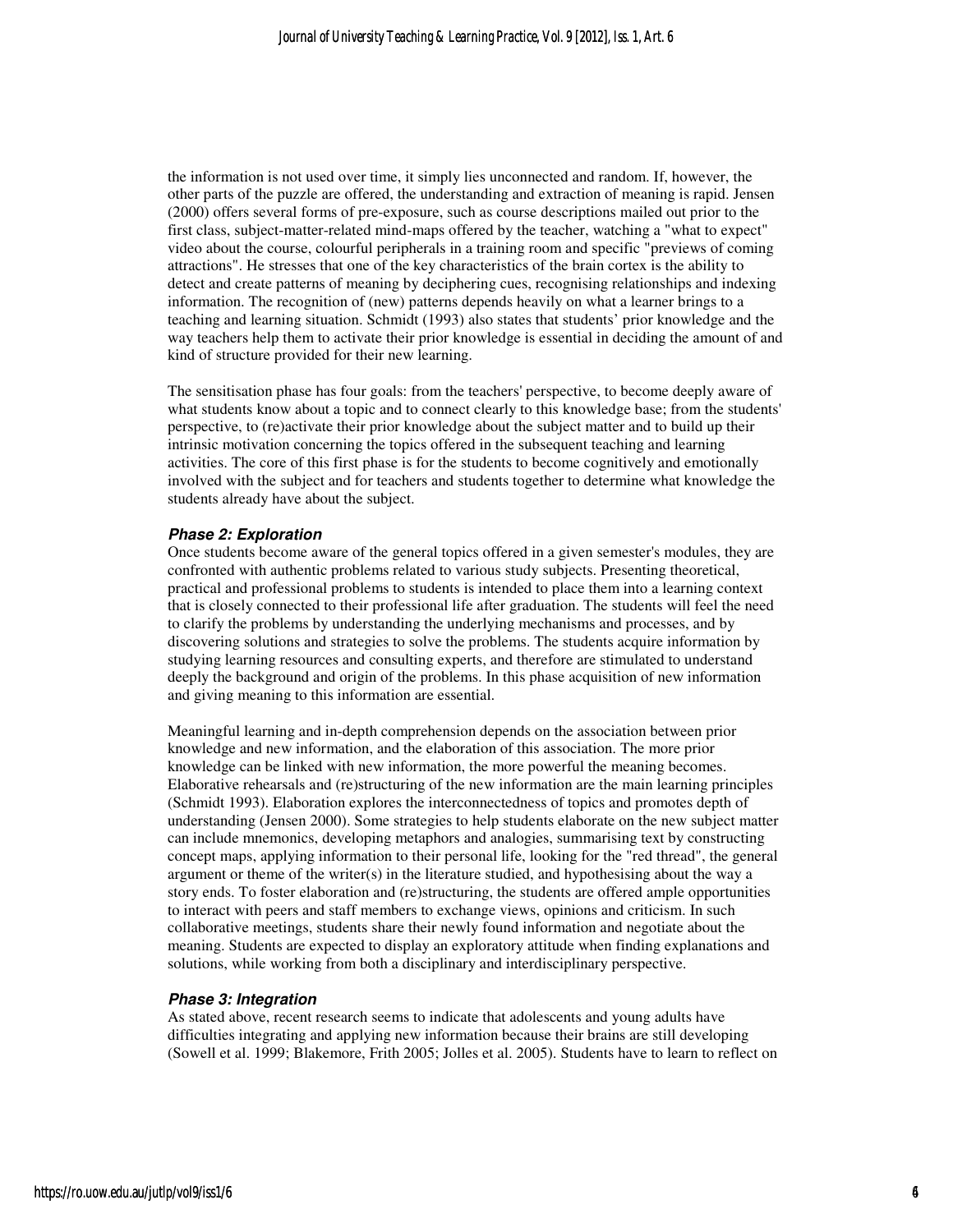what they are learning. They should learn to determine what is relevant in working with plans, theories and abstractions. During this phase, it is also important for the students to reflect critically and be creative with respect to the solutions presented. The development of deep understanding of subject matters requires intent, recall, feelings, decisions and judgments (Zull 2006). Students should be explicitly supported in integrating the newly acquired information. As most academic studies are multi- or interdisciplinary in character, students should be assisted by various staff members to integrate information from the perspective of various different disciplines and points of view. Teachers can provide students with examples of how they, as experts, integrate various disciplines. They can model ways to critique literature and literature resources, or model how to develop solutions when confronted with complex, open and ill-defined problems.

#### **Phase 4: Application**

During the final phase, the students are expected to apply what has been learned and reflect on the whole learning cycle. Consideration should be given to the extent to which the problems can be solved effectively, how a solution can be applied and what progress has been made in absorbing and understanding the information. The students should be able to identify shortcomings that may still exist and area-specific problems that still need to be solved. Summative as well as formative assessment should be part of this phase. Writing papers about specific topics, an example of a summative assessment, helps students become aware of their level of integration and application concerning the subject matter.

A portfolio is an example of a formative assessment. Students are asked to fill out questionnaires on a regular basis that help them assess their own and their peers' skills in areas like leadership, teamwork and communication. After receiving feedback from their peers (and eventually from staff members), students are urged compare their data along a timeline and ask themselves: Am I developing as a professional? Finally they produce a reflection report about their strengths and weaknesses and the way they want to improve their performance.

The assessment should be offered from a short-term perspective (e.g., at the end of a module: what do you know now?) as well as from a long-term perspective (e.g., what do you know over the whole period of study?). This long-term perspective can be assessed with a regularly scheduled progressive or cumulative test on the content of the curriculum. Such a testing modality shows whether students are able to integrate and apply the subject matters studied in the previous semesters.

#### **The ASDL instructional design**

The second key element of the ASDL model is the way the staff promotes students' selfdirected learning. The goals of self-directed learning (SDL) are to enhance learners' ability to be proactive in their learning and to foster transformational learning (Merriam et al. 2007). Merriam et al. (2007) state that,

*"a part of the job of educators is to help learners … to be able to plan, carry out, and evaluate their own learning and to become critically aware of what has been taken for granted about one's own learning…. Such self-knowledge is a prerequisite for autonomy in self-directed learning"* (p107).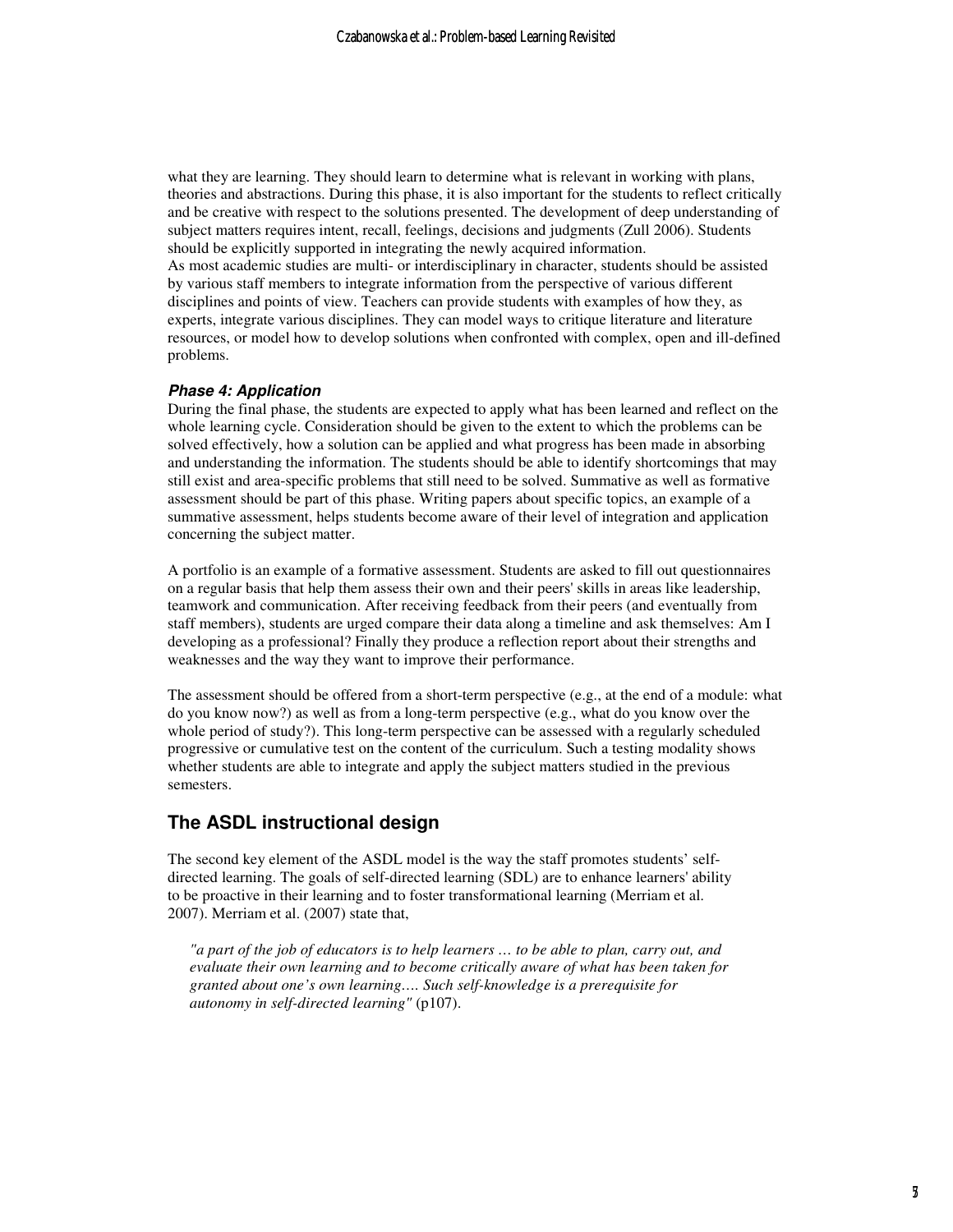SDL is also assumed to be important for life-long learning. According to Bolhuis (2003), there are economical and societal arguments for developing life-long learning: knowledge production is recognised as an important economic factor, and students will increasingly become members of the "global village" with a worldwide economy, mobility and media. This implies that students should be able to upgrade their knowledge, beliefs, views and habits in a changing environment. SDL implies a shift in the role of the learner and teacher. While learners gradually play a more important role in the planning, monitoring and evaluation of the learning process, teachers become its navigators.

There is some evidence that SDL is fostered in a problem-based learning context (Blumberg 2000; Schmidt 2000; Yeung et al. 2003; Lloyd-Jones & Hak 2004). Schmidt (2000) states that the immediate cognitive and motivational effects of SDL are sizeable and well-documented: students in PBL programmes spend more self-study time using a greater variety of learning resources, and they describe themselves as being more intrinsically interested in the subject matter. Vermunt (2000), however, states that conventional PBL does not support self-directed learning in the long run. He states that students should become proficient self-directed learners through being offered instructional methods that ask for more-sophisticated study and team-management competencies. Although these instructional methods should be based on the same grounding as problem-based learning, including constructive, collaborative and contextual learning, students should be challenged more than in the classical PBL model. Some of Vermunt's (2003) suggestions include "PBL with Self-Directing Study Teams", "Project-Centred Learning" and "Dual Learning". Figure 2 gives an overview of the way various instructional methods can be used over several curriculum years in an academic education programme.



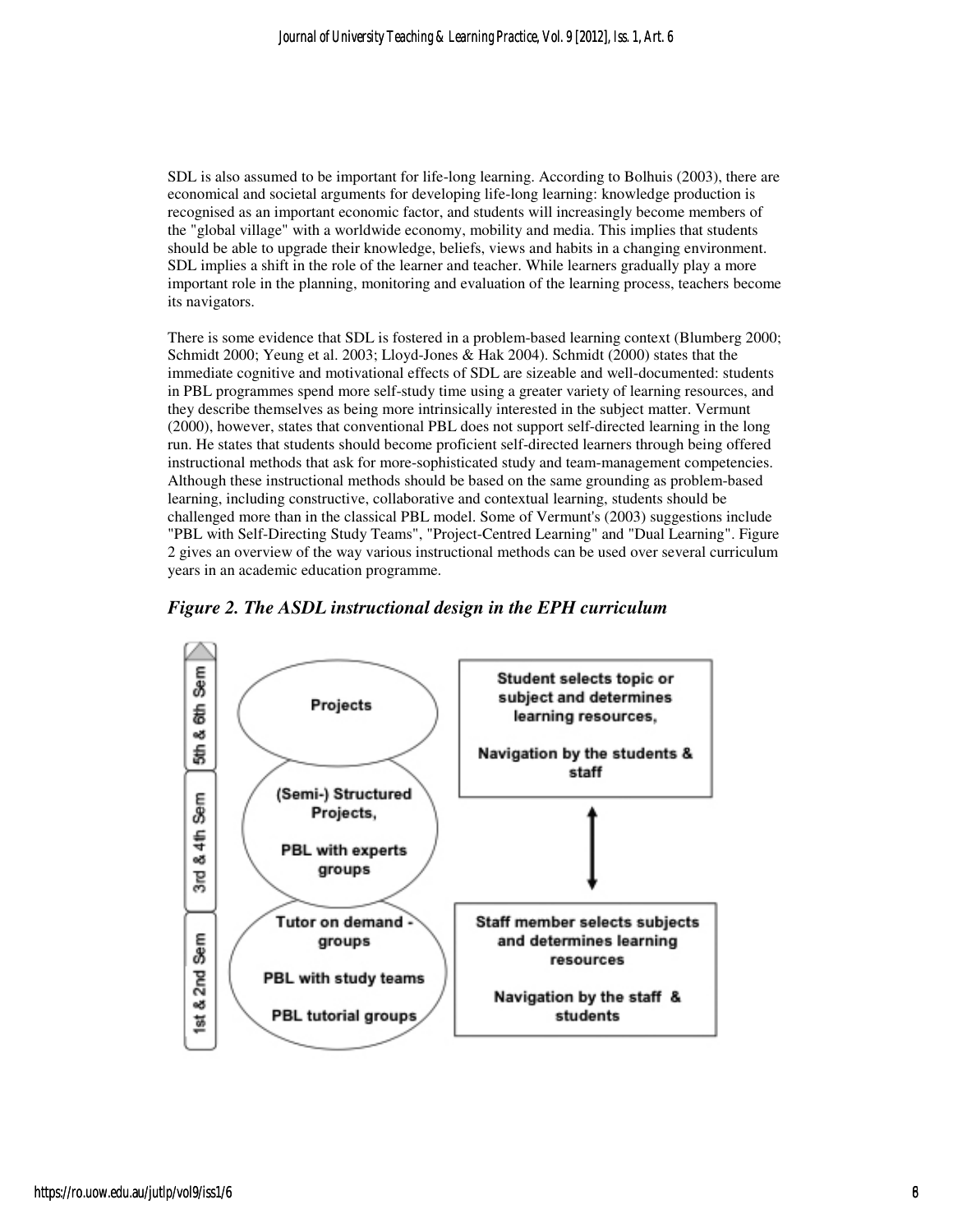A key feature of this design is to give students an active role in the educational process. Therefore, the instructional design has two important characteristics: (1) the way instructional content is delivered to the students and (2) the level of control of the learning process.

(1) In the first study year, staff members mainly select the topics, content and learning resources. The students are offered relevant books and articles, internet sites, lectures, seminars and guided discussions. Gradually students are stimulated to look for their own resources in the library and on the internet. In the later years of the programme students are given increasing freedom to choose topics of their own interest. Students are allowed to learn through working on problems or projects that meet their own interest in specific topics connected to their future professional job.

(2) In the first year, the navigation of the learning process is largely controlled by the staff, in collaboration with the students. In later years, the navigation of the learning process is more controlled by the students, who are stimulated to become responsible for identifying their learning needs and implementing their unique learning paths. They have to find, select and initiate their learning from various information sources and activities. Since the problems that the project groups have to solve are offered to the students by health institutions from outside of the Faculty, the students have to learn in a work-based environment. Students have to collaborate in project groups, which demands team-management skills and responsibility.

To enrich students' learning, five key features should be incorporated in the ASDL instructional design. Jensen (2000) states that stimuli in the learning environment should be novel, challenging and coherent and meaningful, should take place over time, and should offer feedback. It is important to give students various possibilities to take control of their learning environment. To support students to become independent learners, the teachers must develop learning environments that expand students' learning dispositions and stretch their students' capacity to learn. Claxton (2007) describes an epistemic culture that offers this possibility: a so-called potentiating environment, which forces the students to exercise their "learning muscles" in an appealing and challenging way. "In a potentiating environment there are plenty of hard, interesting things to do, and it is accepted as normal that everyone regularly gets confused, frustrated and stuck" (p90). These potentiating milieus should have the following features to increase the likelihood that students will want to take it seriously (Claxton 2007, p126):

- Rich: there is much to be explored.
- Challenging: the topic contains real difficulty.
- Extended: there is time and opportunity to go into it in depth.
- Relevant: the topic connects with students' own interests and concerns.
- Requiring responsibility: students have some genuine control over what, why, how and when they organising their learning.
- Real: solving the problem or making progress genuinely matters to someone.
- Unknown: the teacher does not already know the "answer".
- Collaborative: most students enjoy the opportunity to work together with others on such tasks.

In summary, the ASDL model, which is a variant of PBL, tries to support students' learning by offering additional attention to higher cognitive skills that young adults seem to develop at the start of their academic studies. The ASDL cycle is a structure that offers students and staff explicit possibilities to support cognitive activities, which young adults find quite difficult. The model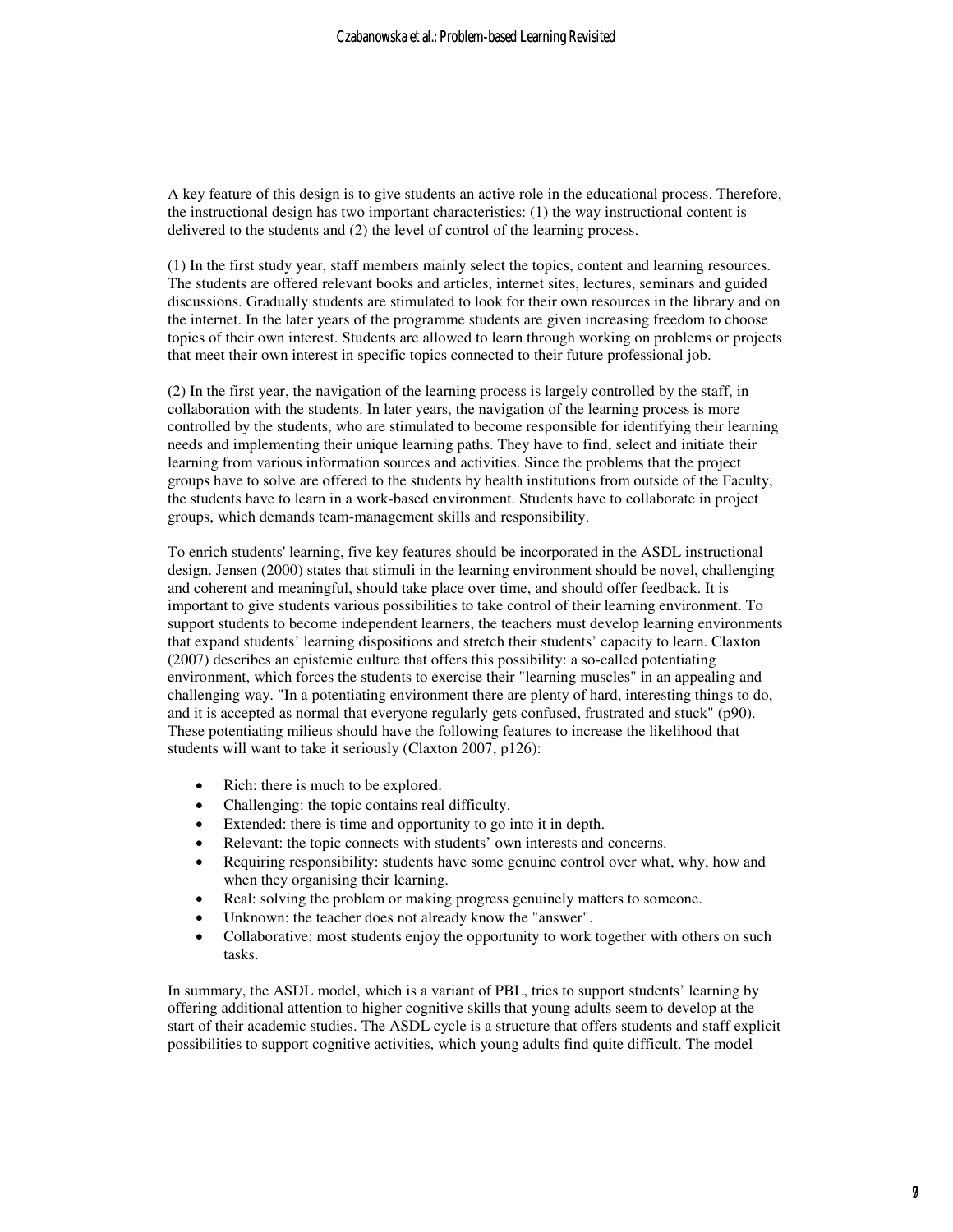gives special attention to students' autonomy by gradually offering them more and more possibilities to control the learning process by themselves. It is highly oriented on meaningfocused learning: learning to recognise the coherence between concepts and the ability to critically assess these concepts.

The next section briefly describes how the ASDL model has been incorporated in the new bachelor of European Public Health at the Faculty of Health, Medicine and Life Sciences at Maastricht University.

### **Bachelor of European Public Health – new programme based on the ASDL model**

The launch of a new multidisciplinary and internationally focused bachelor programme of European Public Health (EPH) in the academic year 2006-2007 at the Faculty of Health Medicine and Life Sciences at Maastricht University created a good opportunity for the introduction of educational innovations. First, the design of the content is spread across vertically designed modules and semesters, combined with additional supportive horizontal trajectories of critical thinking and skills. Second, an interwoven educational method based on the ASDL model also contributes to the increase of the quality of the programme and students' satisfaction with the learning process (Figure 3). The EPH programme focuses upon public health viewed as a collective action for sustained population-wide health improvement, and concentrates on its European dimension within local, regional, national and global public-health contexts. The adaptive and dynamic curriculum poses an educational challenge and opportunity for both teachers and students. Public Health and its European component naturally stimulate transdisciplinary transfer of concepts and principles, creating a learning environment which is conducive to independent learning and integration of knowledge.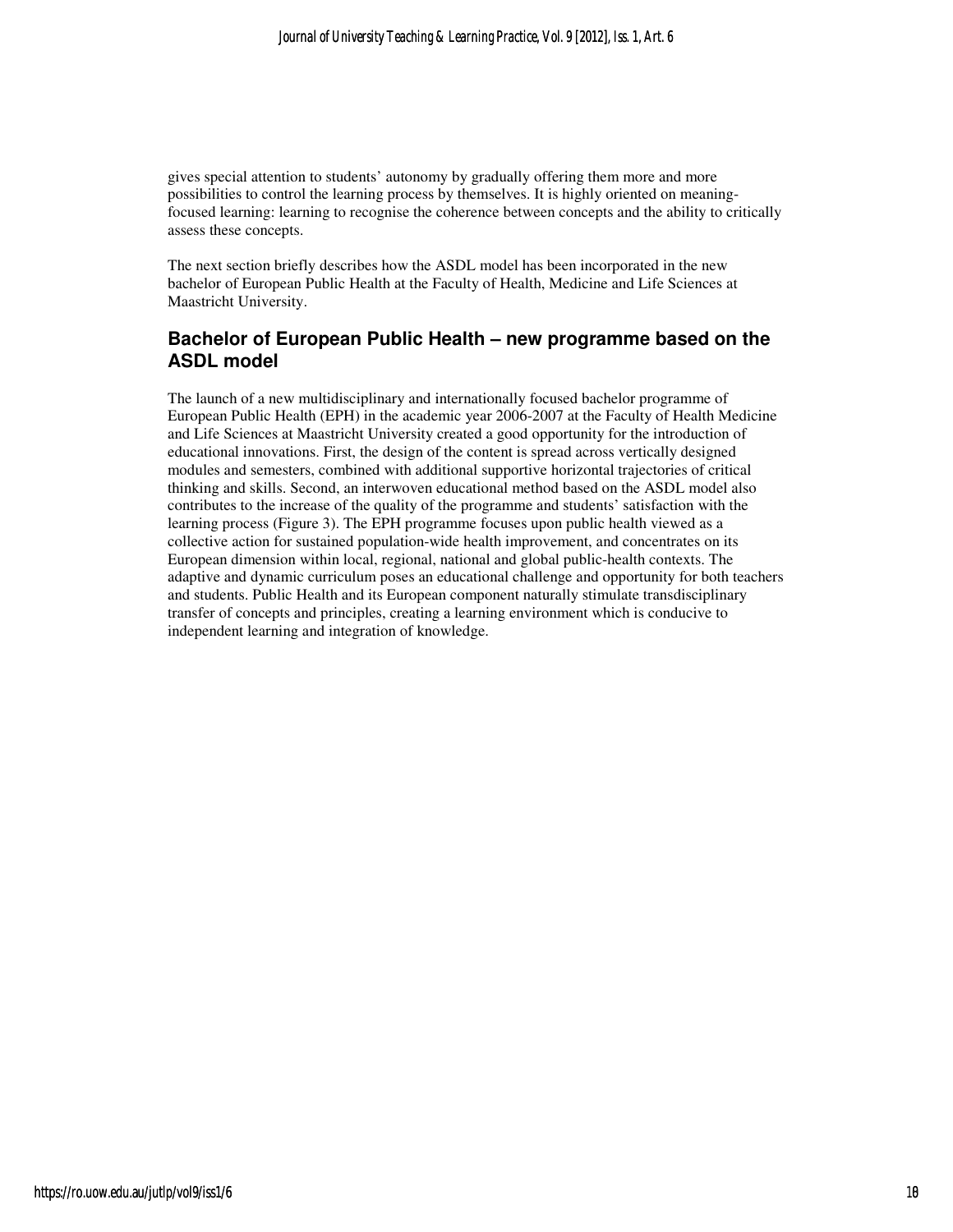

**Figure 3: An overview o of Semester 1: European Public Health Topics Today f European Public Today**

Semesters  $1, 2, 3$  and 5 have the same outline. As an example, see semester 1 in Figure 3. Semesters 4 and 6 are different: semester 4 is a period where students study their minor subject in different locations (even abroad); semester 6 is an internship in which students finalise their thesis. subject in different locations (even abroad); semester 6 is an internship in which students<br>finalise their thesis.<br>The vertical axis shows the various modules connected to the semester theme, ending with a

specific focus on the European added value. At the end of each semester the European added value as it relates to the covered subjects is presented once more. Staff help students to integrate and apply the knowledge and skills acquired in the previous modules. Every semester ends with a cumulative test and a paper in which the students have to show that they are able to meaningfully specific focus on the European added value. At the end of each semester the European added v<br>as it relates to the covered subjects is presented once more. Staff help students to integrate and<br>apply the knowledge and skills way. Leaving room for continuous improvement, a great deal of attention has been devoted to giving feedback to students and receiving feedback from both students and tutors about the whole educational process. fferent: semester 4 is a period where students study their minor<br>ions (even abroad); semester 6 is an internship in which students<br>various modules connected to the semester theme, ending with a<br>an added value. At the end o I also in an integrated, systematic and critical<br>
a great deal of attention has been devoted to<br>
k from both students and tutors about the whol<br> **Students' perspective**<br>
H and find out whether the introduction of<br>
we colle

### **ASDL in EPH practice viewed from students' perspective**

In order to evaluate the instructional design of EPH and find out whether the introduction of ASDL contributes to a decrease in "PBL fatigue", we collected feedback from the first cohort of students (study year 2006-2009) 2009) about their experiences with the programme. The qualitative information from the students was obtained using a two-step semi-structured approach (Lichtman 2006). At the end of semester 5, all students were invited to bring forward their negative and positive ideas at a general meeting. In total 31 students (100%) were willing to participate in the positive ideas at a general meeting. In total 31 students (100%) were willing to participate in the evaluation. The aim of this discussion was to encourage participation of students with the various parts of the programme. After the discussion each student was invited to put their personal comments on paper using a questionnaire with open questions pointing to the topics discussed in this paper. To support students' memory, each question was accompanied by a graphic similar to the figures presented here. Students' responses were generally positive, especially with respect to ents and receiving feedback from both students and tutors about the w<br> **actice viewed from students' perspective**<br>
instructional design of EPH and find out whether the introduction of<br>
decrease in "PBL fatigue", we collect next wo-step semi-structured approach (Lichtman nvited to bring forward their negative and ents (100%) were willing to participate in the rage participation of students with the various tudent was invited to put their pers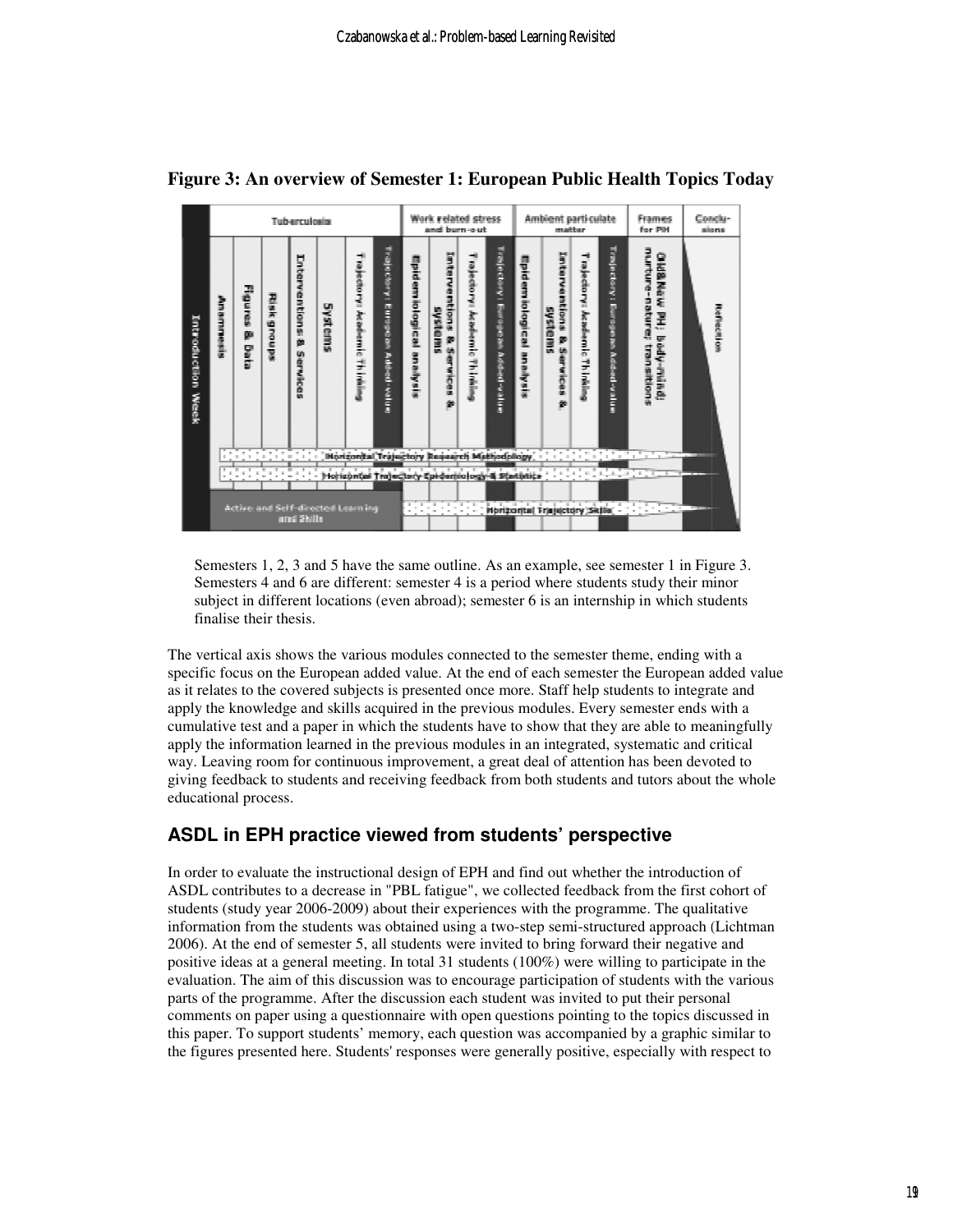the ASDL learning cycle. They appreciated the sensitising phase, which they found very motivating and which stirred their curiosity. They were less positive about the exploration and integration phases due to the heavy workload and insufficient support from the staff to help them integrate knowledge from various disciplines.

Concerning the self-directed learning approach, the students noticed some problems in their growth to become independent learners. Some students complained about the amount of literature they had to study, which gave them hardly any time for self-directed learning and reflection: "Till the end of our study we received always a huge list of literature (mostly with the link provided) and there was not a lot of room for being active and self-directed." On the other hand, the students were quite positive about the horizontal trajectories related to "academic thinking" and "skills". They also valued the experience of writing papers that challenged them to apply their newly acquired knowledge. The authors find it particularly noteworthy that when students were asked whether they had the impression that they had gained the skills and attitude of a life-long learner, most students (25 out of 32) said "yes" or "yes, but…". The findings from the evaluation show that the introduction of new and innovative educational approaches was a good move towards the development of ASDL practice based on PBL. On one hand it enhanced the benefits of introducing some elements; on the other hand it contributed to the identification of the weaker areas that need to be improved.

#### **Lessons learnt**

Based on this three-year experience, we can conclude that the application of the ASDL model to EPH studies proved to be a successful educational intervention that led to improved satisfaction with the PBL method. The implementation of the model turned out to be a complex process that can be elaborated on in various stages of its development, based on the continuous feedback coming from the students. The idea of combining the introduction of the ASDL model with a new educational programme seems to be a good solution, offering the students a curriculum that is educationally and professionally sound with respect to the content and method of instruction. The programme fosters constructive, collaborative, contextual and self-directed learning opportunities, and is overall well appreciated by the students.

However, our experience also shows that there is still room for improvement, and considerable effort is called for to introduce some changes at the integration and application phases of the ASDL learning cycle. Although we tried to be supportive in helping students with the integration and application of the multidisciplinary content, the students indicated that we were not that successful; instead, we overloaded them with information and teaching activities. It may be that in their enthusiasm and under the pressure of the "information age", staff members underestimated the amount of information and activities that could be successfully offered to the students. Zull (2002) warns explicitly against imbalance in a curriculum. When students have to acquire too much information, they hardly have time to comprehend, integrate and understand in a meaningful way what they have studied. Teachers should also take into account the way human cognitive architecture is designed, since, according to the cognitive load theory, the students will have learning difficulties when the limitations of the working memory are not respected; this can result in problems related to processing and organising new information in their long-term memory (Sweller et al. 1998; Van Merriënboer & Sweller 2005).

Another area that requires more attention from staff is the way students perceive the learning environment. As most students come from rather conventional learning settings within secondary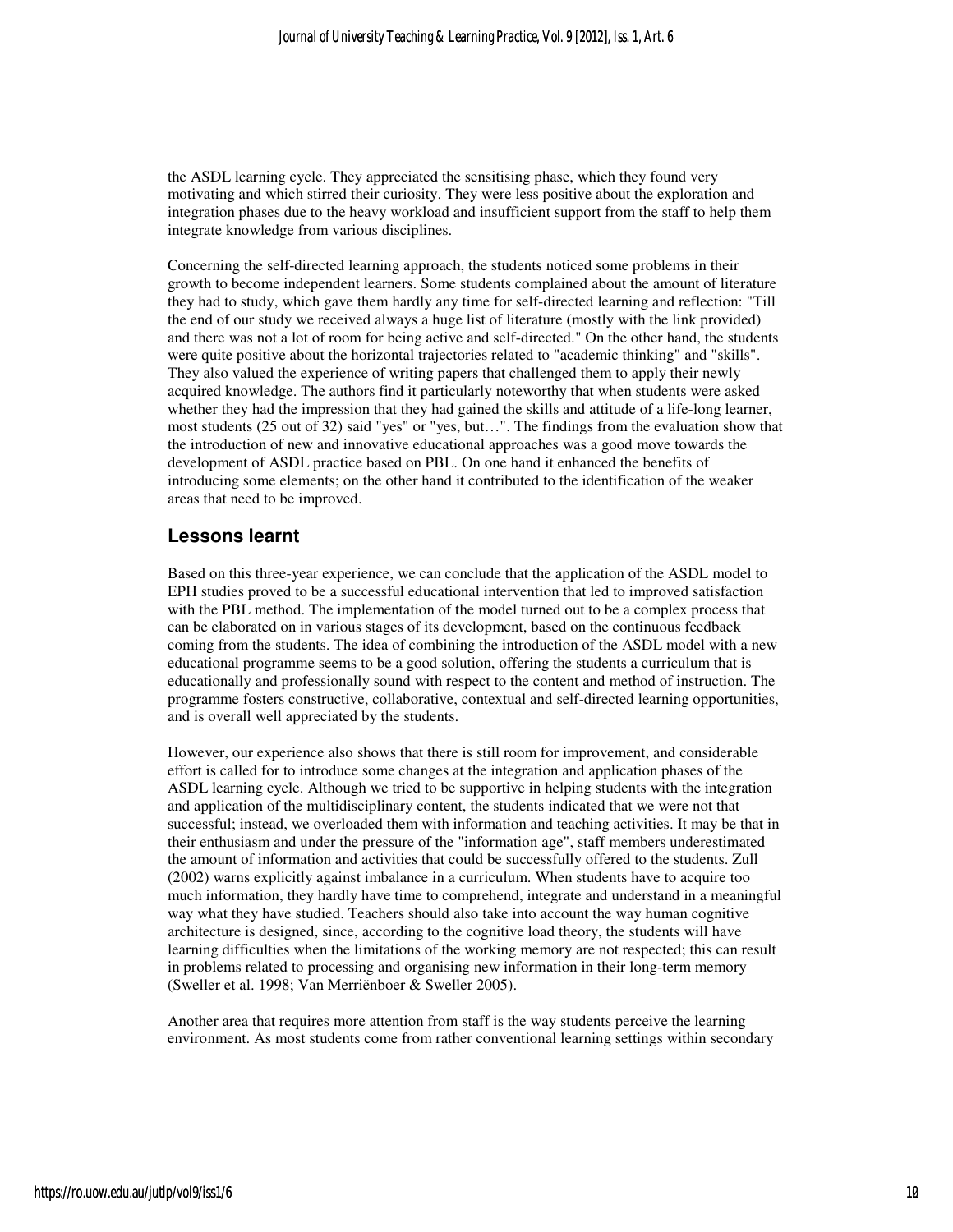education in Europe, they may be overwhelmed with the way they have to study in the EPH programme. The characteristics of the learning environment themselves do not have direct influence on student learning (Könings et al. 2005). Although the learning environment can be designed to be very powerful, students' perceptions of that learning environment will determine what kind of learning activities will be employed. That is why more attention should be paid to such aspects as students' concepts of learning, their motivation and learning goals, the way they regulate the learning process and different kinds of cognitive processing strategies, as these have a crucial effect on student learning. Because students come from various countries in Europe, their expectations and perceptions are quite diverse, and some students require additional support in an unfamiliar environment.

### **Conclusions**

We think we are on the right track in offering students a learning environment that helps them to expand their capacity to learn beyond the gates of the university. As Frenk et al. (2010) suggest, the "next generation of learners needs the capacity to discriminate vast amounts of information and extract and synthesise knowledge". PBL and ASDL help develop these skills in the flexible and multidisciplinary context currently recommended in Public Health curriculums (Evans 2009). However, more attention should be paid to the support and development of the learning environment to make it more conducive to self-directed learning. Using adequate evaluation and assessment tools combining perspectives of teachers, students and designers would help in tailoring the program to the needs of the students and faculty. The introduction of a newly designed programme combined with the introduction of the ASDL model, with its richness of various educational activities and forms of delivery, not only contributed to restoring satisfaction with a PBL method, but also seemed to be a good tool for helping the students independently find their own way in the interdisciplinary knowledge maze.

#### **References**

Blakemore, S. J. & Choudhury, S. (2006). Development of the adolescent Brain: implications for executive function and social cognition. *Journal of Child Psychology and Psychiatry,* 47, 296-312.

Blakemore, S. J. & Frith, U. (2005). *The learning brain. Lessons for education.* Blackwell Publishing, Malden, MA.

Blumberg, P. (2000). Evaluating the evidence that problem-based learners are self-directed learners: a review of the literature. In Evenson, D. H. & Hmelo, C. E. (Eds), *Problem-based learning: A research perspective on learning interactions,* Lawrence Erlbaum Associates, Hillsdale, NJ, 199-226.

Bolhuis, S. (2003). Towards process-oriented teaching for self-directed lifelong learning: a multidimensional perspective. *Learning and instruction,* 13, 327-347.

Claxton, G. (2007). Expanding young people's capacity to learn. *British Journal of Educational Studies*, 55(2), 115-134.

Dolmans, D., Wolfhagen, I. & Van der Vleuten, C. (2001). Why aren't they working? In Webb, G., Schwartz, P. & Mennin, S. (Eds), *Problem-based learning. Case Studies, Experiences and Practice.* Kogan Page, London.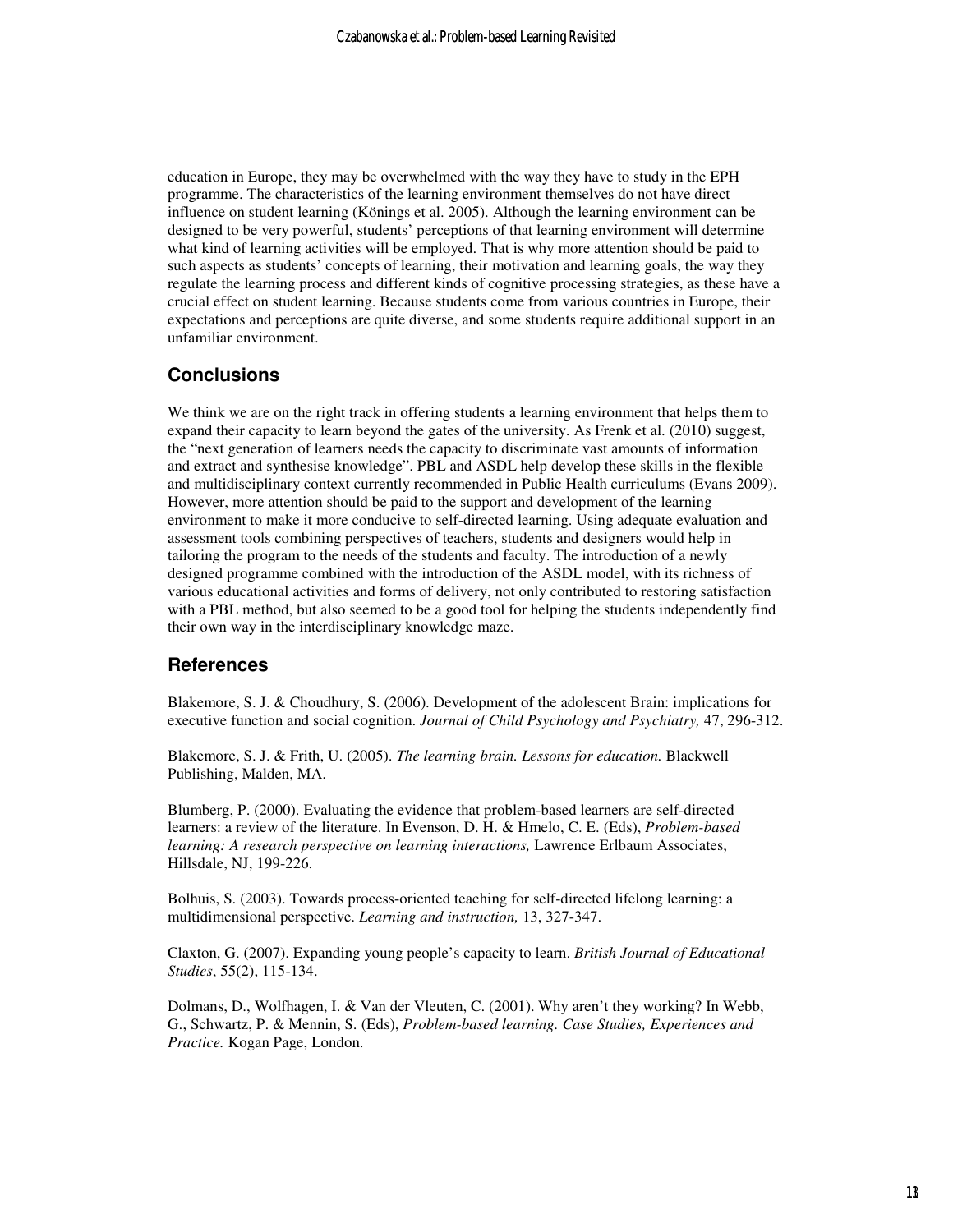Elsevier Magazine (2008). The Best Studies 2008. Accessed 19 January 2008 from http://www.elsevier.nl/web/Weekblad/De-beste-studies-2008.htm.

Evans, D. (2009). The role of schools of public health: learning from history, looking to the future. *Journal of Public Health,* 31, 446-450.

Frenk, J., Chen, L., Bhutta, Z. A., Cohen, J., Crisp N., Evans, T., Fineberg, H., Garcia, P., Ke, Y., Kelley, P., Kistnasamy, B., Meleis, A., Naylor, D., Pablos-Mendez, A., Reddy, S., Scrimshaw, S., Sepulveda, J., Serwadda, D. & Zurayk, H. (2010). Health professionals for a new century: transforming education to strengthen health systems in an interdependent world. *The Lancet*, 376, 1923-1958.

Giedd, J. N. (2004). Structural magnetic resonance imaging of the adolescent brain. *Annals of the New York Academy of Sciences*, 1021, 77-85.

Jensen, E. (2000). *Brain-based learning. The new science of teaching & learning,* Corwin Press, Thousand Oaks, CA.

Jolles, J., De Groot, R., Van Benthem, J., Dekkers, H., de Glopper, C., Uijlings, H. & Wolff-Albers, A. (2005). *Brain lessons.* Neuropsych Publishers, Maastricht.

Houlden, R. L., Collier, C. P., Frid, P. J., John, S. L. & Pross, H. (2001). Problems identified by tutors in a hybrid problem-based learning curriculum. *Academic Medicine,* 76(1), 81.

Könings, K. D., Brand-Gruwel, S. &Van Merriënboer, J. J. G. (2005). Towards more powerful learning environments through combining the perspectives of designers, teachers, and students. *British Journal of Educational Psychology,* 75, 645-660.

Kuiper, T., Meijer, A & Moust, J. (2011). Innovation in Public Health Teaching: The Maastricht Experience. *Public Health Reviews*, 33(1), 300-314.

Lichtman, M. (2006). *Qualitative research in education, a user's guide.* Sage Publication, Thousand Oaks, CA.

Lloyd-Jones, G. & Hak, T. (2004). Self-directed learning and student pragmatism. *Advances in Health Sciences Education,* 9, 61-73.

Merriam, S. B., Caffarella, R. S. & Baumgartner, L. M. (2007). *Learning in adulthood. A comprehensive guide.* Jossey-Bass, San Francisco.

Moust, J. H. C., Van Berkel, H. & Schmidt, H. (2005a). Signs of erosion. Reflection on Three Decades of Problem-based Learning. *Higher Education,* 50, 665-683.

Moust, J. H. C., Roebertsen, H., Savelberg, H. & De Rijk, A. (2005b). Revitalising PBL Groups: Evaluating PBL with study teams. *Education for Health,* 18(1), 62-73.

Moust, J. H.C., Bouhuijs, P. A. J. & Schmidt, H. G. (2007). *Introduction to problem-based learning.* Wolters-Noordhoff, Groningen.